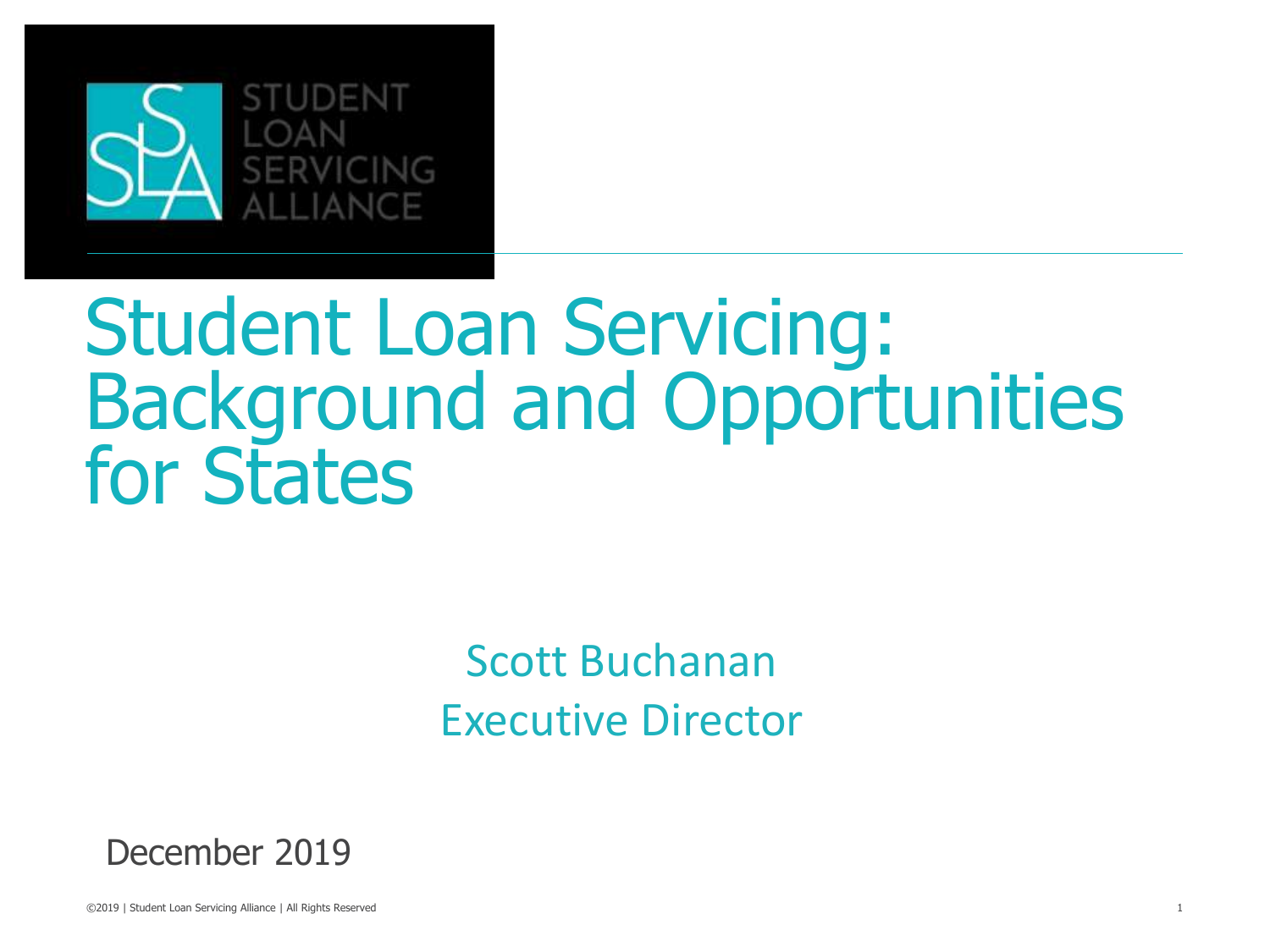## Background on SLSA

- SLSA is a non-profit trade association  $(501(c)(6))$  that is the only association representing the perspetive exclusively of student loan servicers
- > 20 servicer members, all of whom service FFELP (federally guaranteed) and private loans, and 9 of whom also service federal Direct Loans
- Many affiliate members who represent technology service providers, law firms, and guarantors who support servicing operations
- SLSA members service over 95% of student loans for over 40 million different borrowers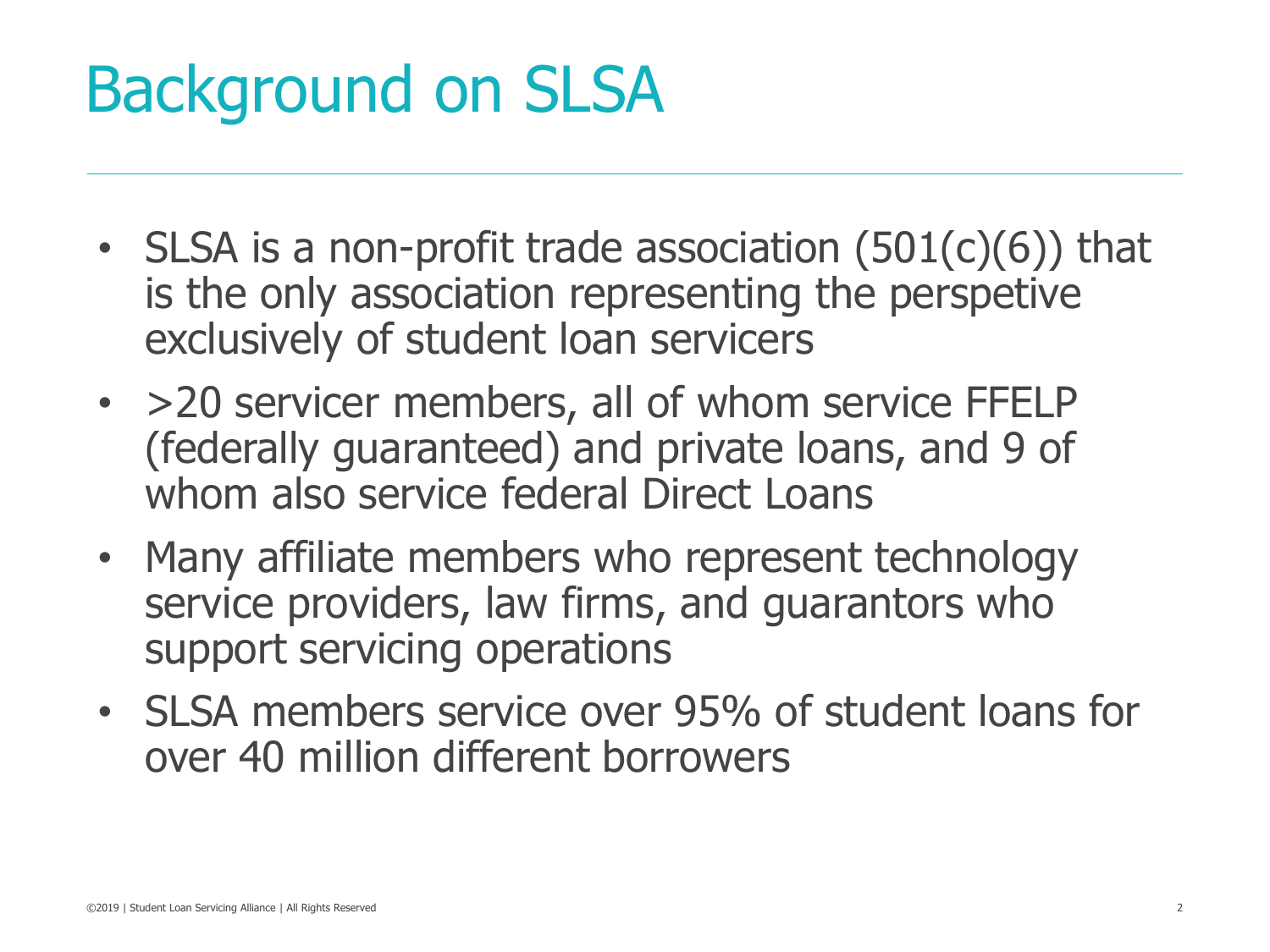## Servicer Background

- Size of the >20 servicers ranges from large to very small
	- Four largest servicers made up of 1 State Agency, 1 non-profit company, 2 publicly traded companies
	- Handful of members with less than 100 employees
	- Most of the rest have a few hundred employees, though some are much larger
- SLSA members may be for-profit companies (some publicly held), not-for-profit entities, state-chartered organizations, and state agencies
- Many of the non-profit and State-chartered members were created in order to support higher education in a particular State and are limited in who they can make loans to (state nexus required)
	- Administer the federal student loan program in the State
	- Make State student loans (which are considered to be private education loans)
	- Run State higher education grant programs
	- Conduct consumer financial literacy activities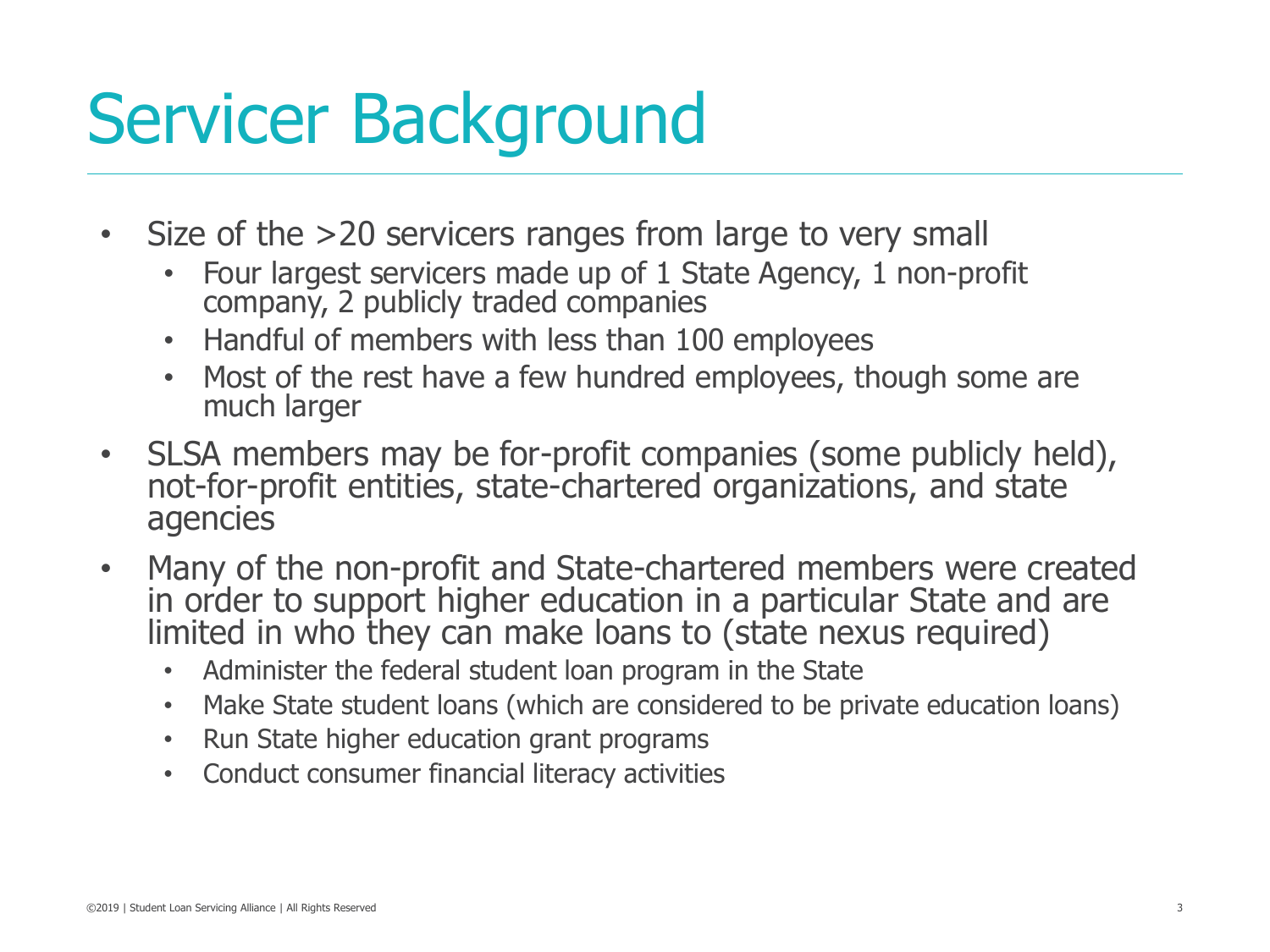# The Role of the Servicer

What servicers do:

- Send statements, provide call center and online customer service
- Apply payments, answer questions
- Offer the options available under law or loan contract
- Provide calculators, financial literacy programs, and other support

What servicers do not do:

- Originate or disburse federal student loans
- Determine how much a student can or should borrow
- Set the interest rate on loans or receive interest proceeds
- Determine the repayment plans that are available
- Set the rules or make final determinations on federal loan forgiveness, discharge, or other terms
- Own or hold federal loans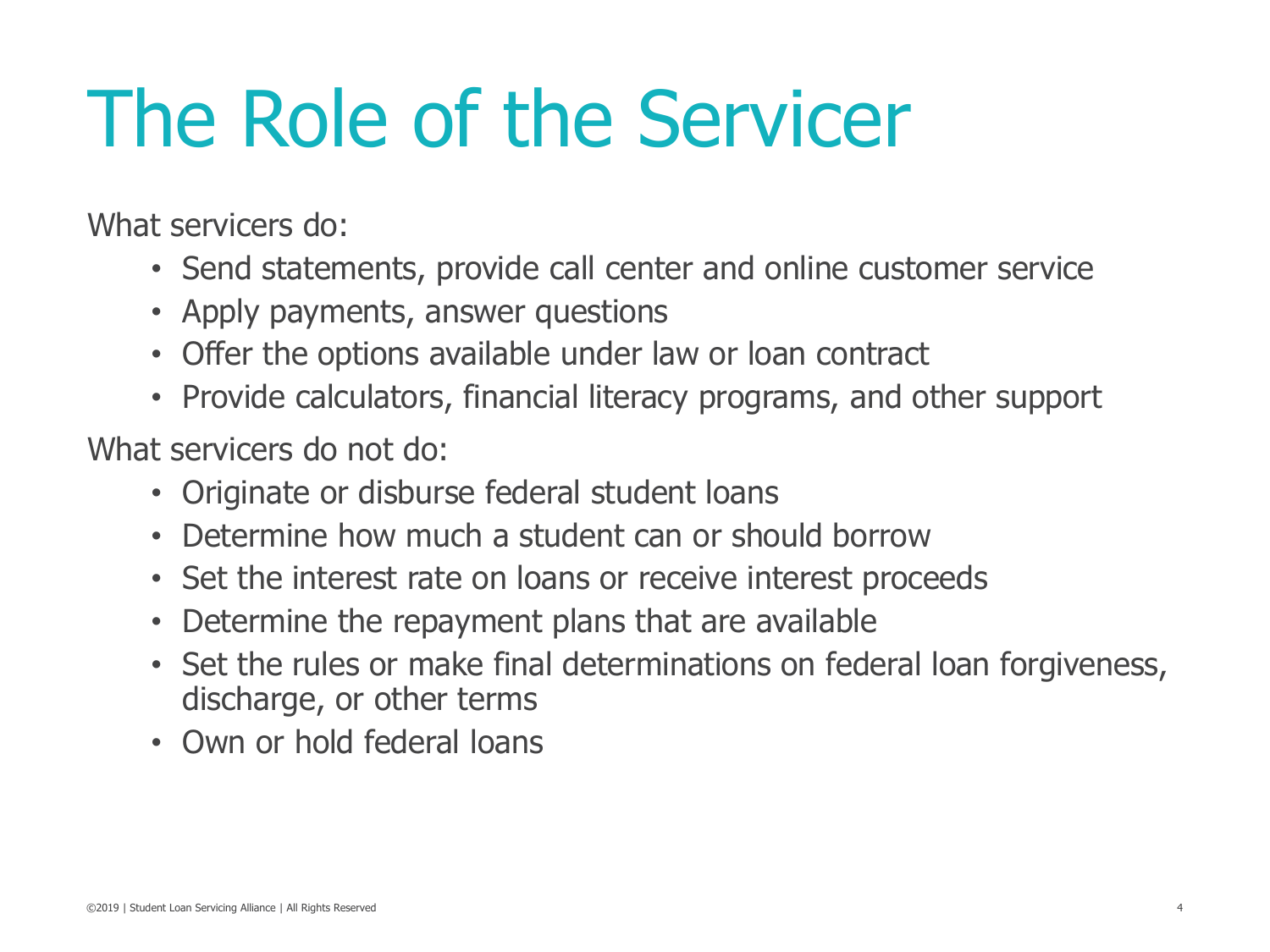# Federal Student Loans

- Account for more than 90% of all student loans in the country
- Are made, owned, and held by the United States government, and are subject to federal oversight, statute, and regulations after Congress took over federal student lending in order to provide loan revenue to offset costs of the Affordable Care Act
- Have evolved since 1965 to be the largest component of federal assistance in higher education and grown to around \$1.4 trillion in outstanding loans that the government holds or guarantees
- Are originated by the US Department of Education and disbursed to schools directly after borrower signs and agrees to the government's master promissory note
- Are not made based upon credit-worthiness or ability to pay considerations
- Receive both interest subsidies and specialized benefits paid by the taxpayer
- Reflect the terms and conditions set by Congress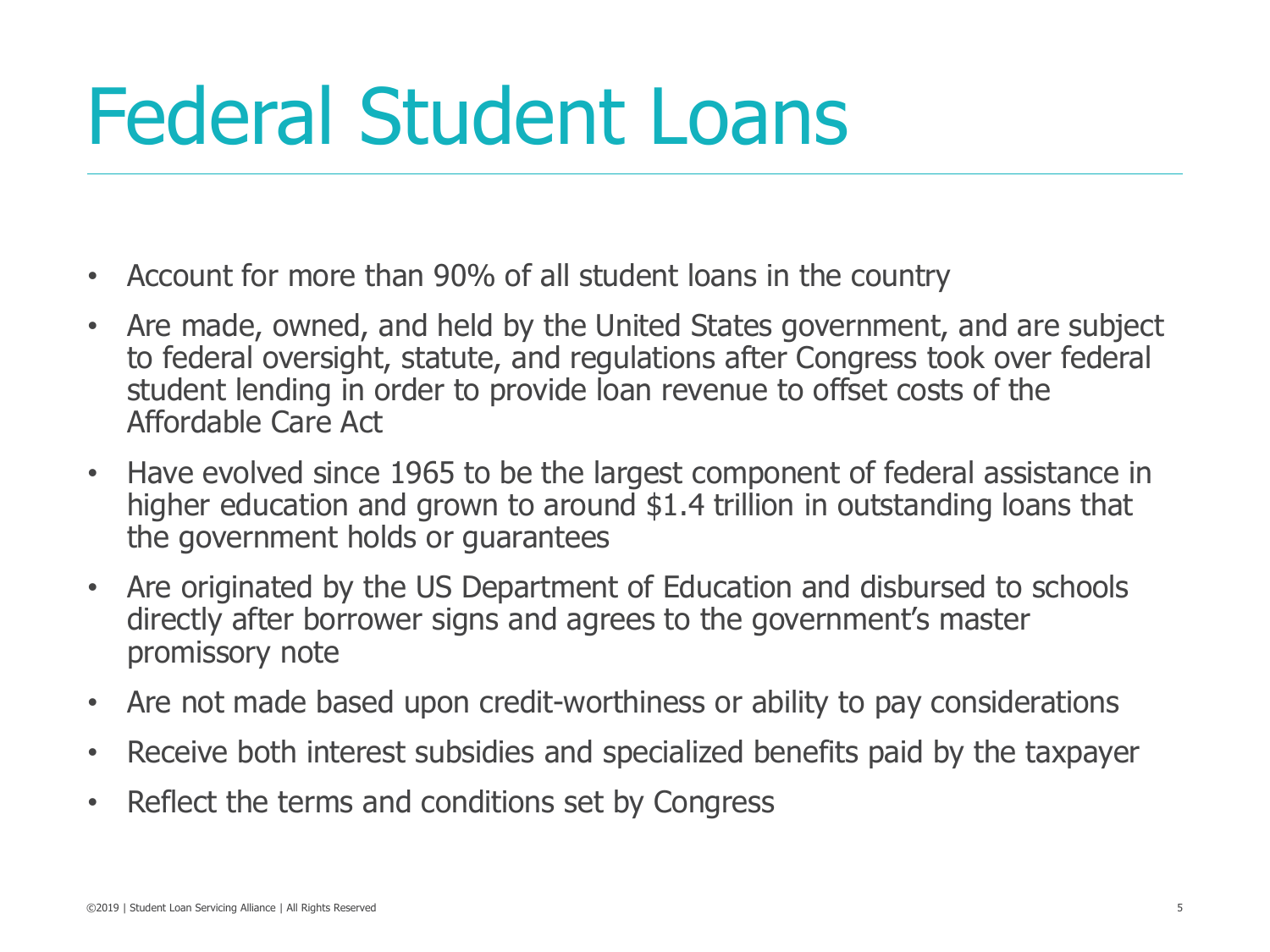## In 1990, There Were Two Repayment Plans And The Most Complex Area Was Deferment

### **Forbearance**

*Discretionary Forbearance*

• Hardship Forbearance



### **Repayment Plans**

- Standard
- Graduated

## **Deferment**

- School Full-Time
- School Half-Time
- Graduate Fellowship
- Unemployment Deferment 2 years
- Rehabilitation Training Program
- Teacher Shortage
- Internship/Residency Training
- Temporary Total Disability
- Armed Forces or Public Health Services
- National Oceanic and Atmospheric Administration Corps
- Peace Corps, ACTION Program, and Tax-Exempt Organization Volunteer
- Parental Leave
- Mother Entering/Re-entering Work Force

**deferment, there were just two repayment plans, one type of forbearance, and loan forgiveness programs did not exist.**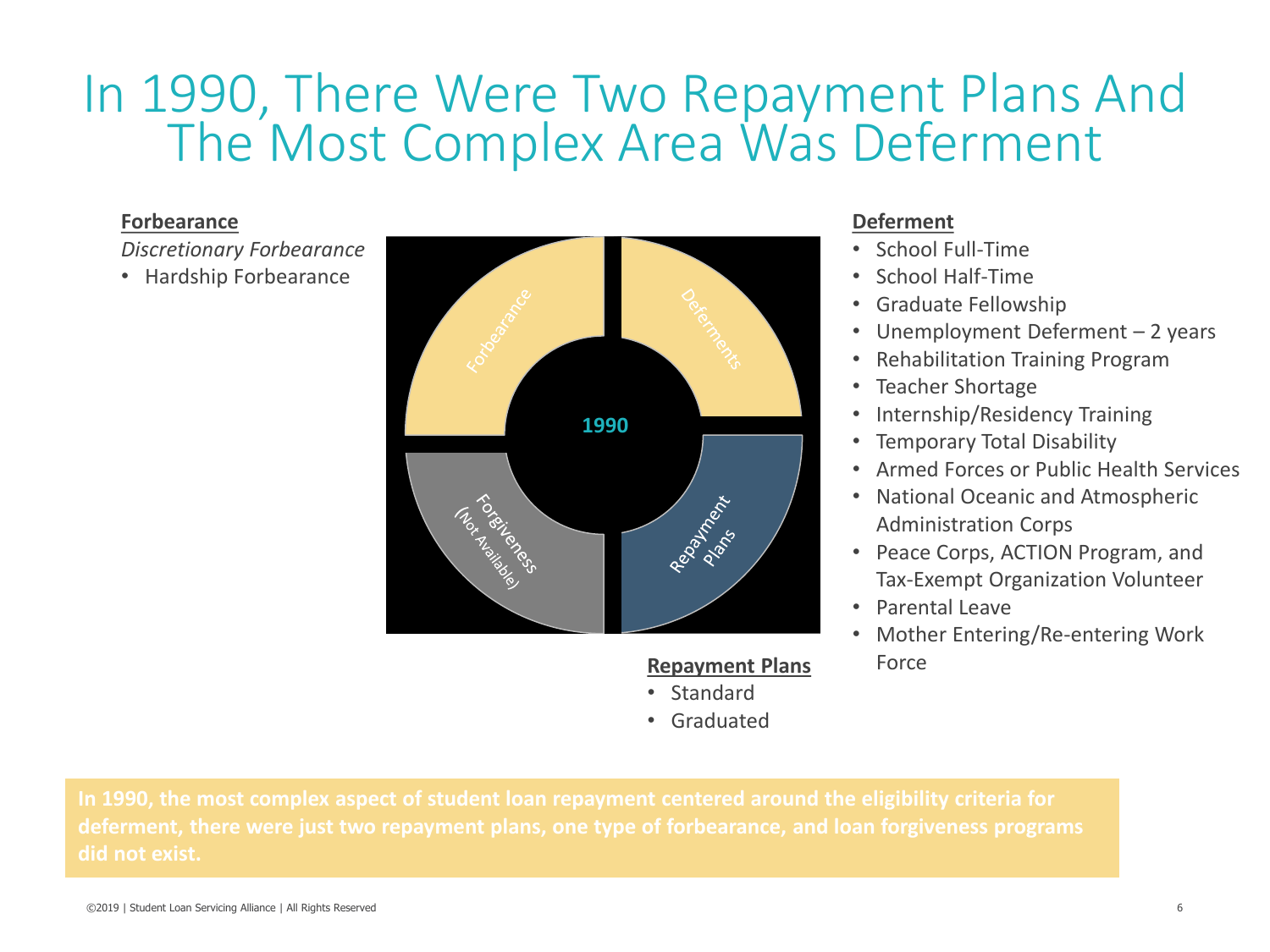## There Are Now 16 Repayment Options and Multiple Types of Forbearance & Forgiveness Options

### Forbearance

- *Discretionary Forbearance*
- Hardship Forbearance *Mandatory Forbearance*
- Medical or Dental Internship Residency
- Department of Defense Student Loan Repayment Programs
- National Service
- Active Military State Duty
- Student Loan Debt Burden
- Teacher Loan Forgiveness

*Mandatory Administrative Forbearance*

- Local or National Emergency
- Military Mobilization
- Designated Disaster Area
- Repayment Accommodation
- Death
- Teacher Loan Forgiveness

### Forgiveness

- Teacher Loan Forgiveness
- Loan Forgiveness for Service in Areas of National Ne
- Civil Legal Assistance Attorney Student Loan Repayn
- Income Contingent Repayment Plan Forgiveness
- Income Based Repayment Plan Forgiveness
- Pay As You Earn Repayment Plan Forgiveness
- Income Based 2014 Repayment Plan Forgiveness

©2019 | Student Loan Servicing Alliance | All Rights Reserved

- REPAYE Repayment Plan Forgiveness
- Public Service Loan Forgiveness

#### Effective Date Details

- (1) Limited to FFELP borrowers with all new loans made on or after July 1, 1993; All DL are eligible.
- (2) Limited to FFELP borrowers with all loans made on or after July 1, 1987 and prior to July 1, 1993; DL eligible if borrower has FFELP loan made during this period.
- (3) All FFELP and DL loans eligible regardless of disbursement date
- (4) HERA aligned FFELP and DL repayment plans for loans first entering repayment on or after July 1, 2006.
- (5) Pre July 1, 1996, ICR plans, the DL borrower can choose between ICR1 the Formula Amount, or ICR2 the Capped Amount.
- (6) The DL borrower can request from 5 alternative repayment plans: Fixed Payment Amount, Fixed Term, Graduated Repayment, Negative Amortization, or Post REPAYE.



## Deferment

- School (1)
- School Full-Time (2)
- School Half-Time (2)
- Post Enrollment (1)
- Graduate Fellowship (3)
- Unemployment Deferment 2 years (2)
- Unemployment Deferment 3 years (1)
- Economic Hardship (1)
- Rehabilitation Training Program (3)
- Military Service (3)
- Post-Active Duty Student (3)
- Teacher Shortage(2)
- Internship/Residency Training (2)
- Temporary Total Disability (2)
- Armed Forces or Public Health Services (2)
- National Oceanic and Atmospheric Administration Corps (2)
- Peace Corps, ACTION Program, and Tax-Exempt Organization Volunteer (2)
- Parental Leave (2)
- Mother Entering/Re-entering Work Force (2)

### **Repayment Plans**

- DL Standard Pre-HERA
- FFELP/DL Standard Post-HERA (4)
- DL Graduated Pre-HERA
- FFELP/DL Graduated Post –HERA (4)
- DL Extended Pre-HERA
- FFELP/DL Extended Post-HERA (4)
- Income-Sensitive
- Income-Contingent Ver. 1 (5)
- Income-Contingent Ver. 2 (5)
- Income-Contingent Ver. 3
- Forced Income-Driven
- Income-Based
- Pay As You Earn
- Income-Based 2014
- Alternative (6)
- REPAYE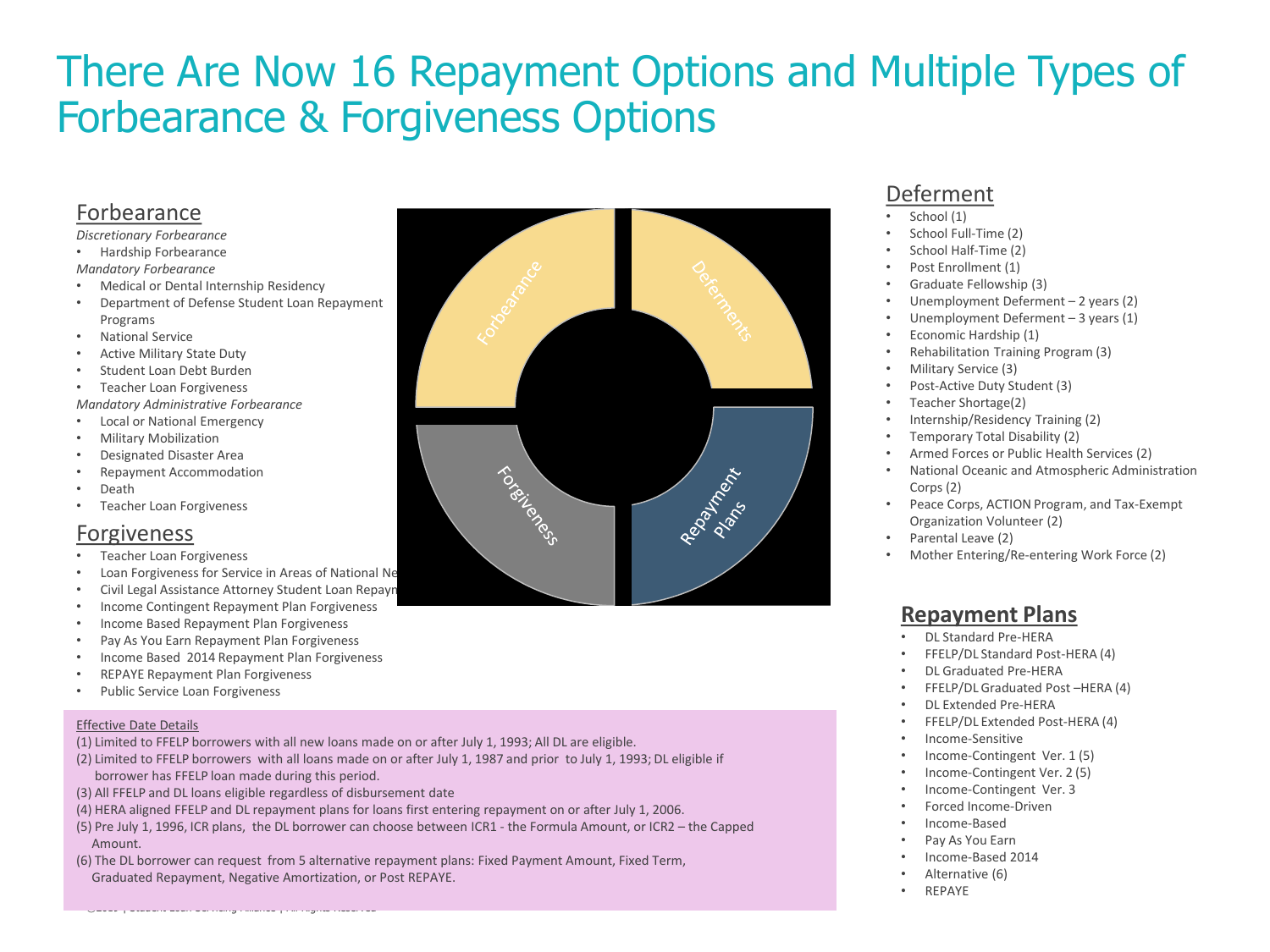# Private Education Loans

- > \$120 Billion in outstanding private loans
- Private loans often referred to as supplemental loans they provide additional funds when the student's cost to attend a college or university exceeds the amount that can be borrowed under the federal student loan programs
- No government subsidy, and rates are set by markets
- Borrower must be credit-worthy or have a credit-worthy co-signer
- Subject to all of the federal laws that other consumer loans are subject to (TILA, ECOA, FCRA, EFTA, MLA, etc.)
- Subject to state banking regulations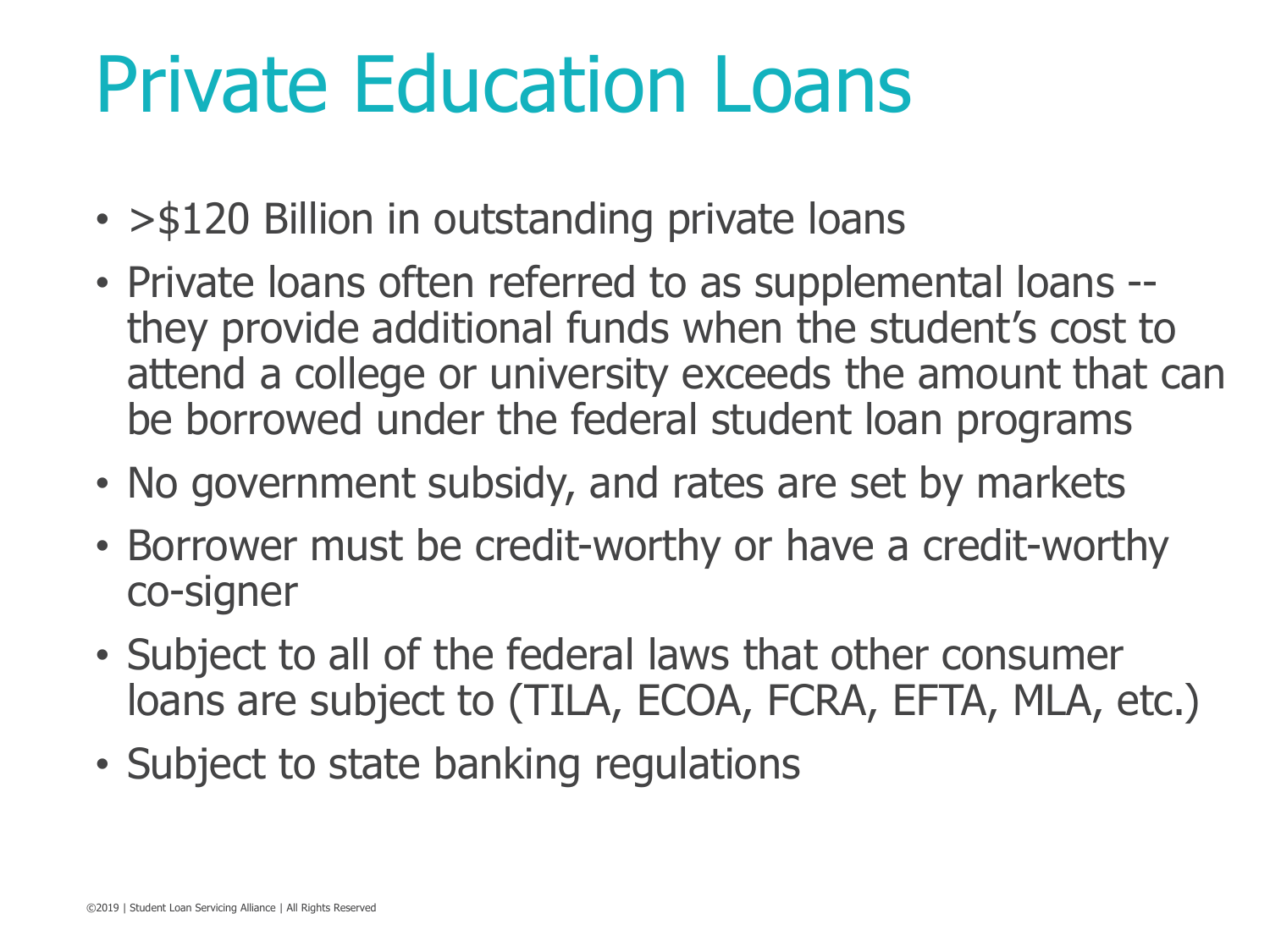# Private Education Loans

Measure One data shows that private loans have returned to pre-recession levels of stability:

- Early stage delinquency rate (30-89 days delinquent) =  $2.59%$  of total loans in repayment
- Late stage delinguency rate (90+ days delinquent) =  $1.59%$  of total loans in repayment
- Annualized charge-offs = 2.04% of total loans in repayment